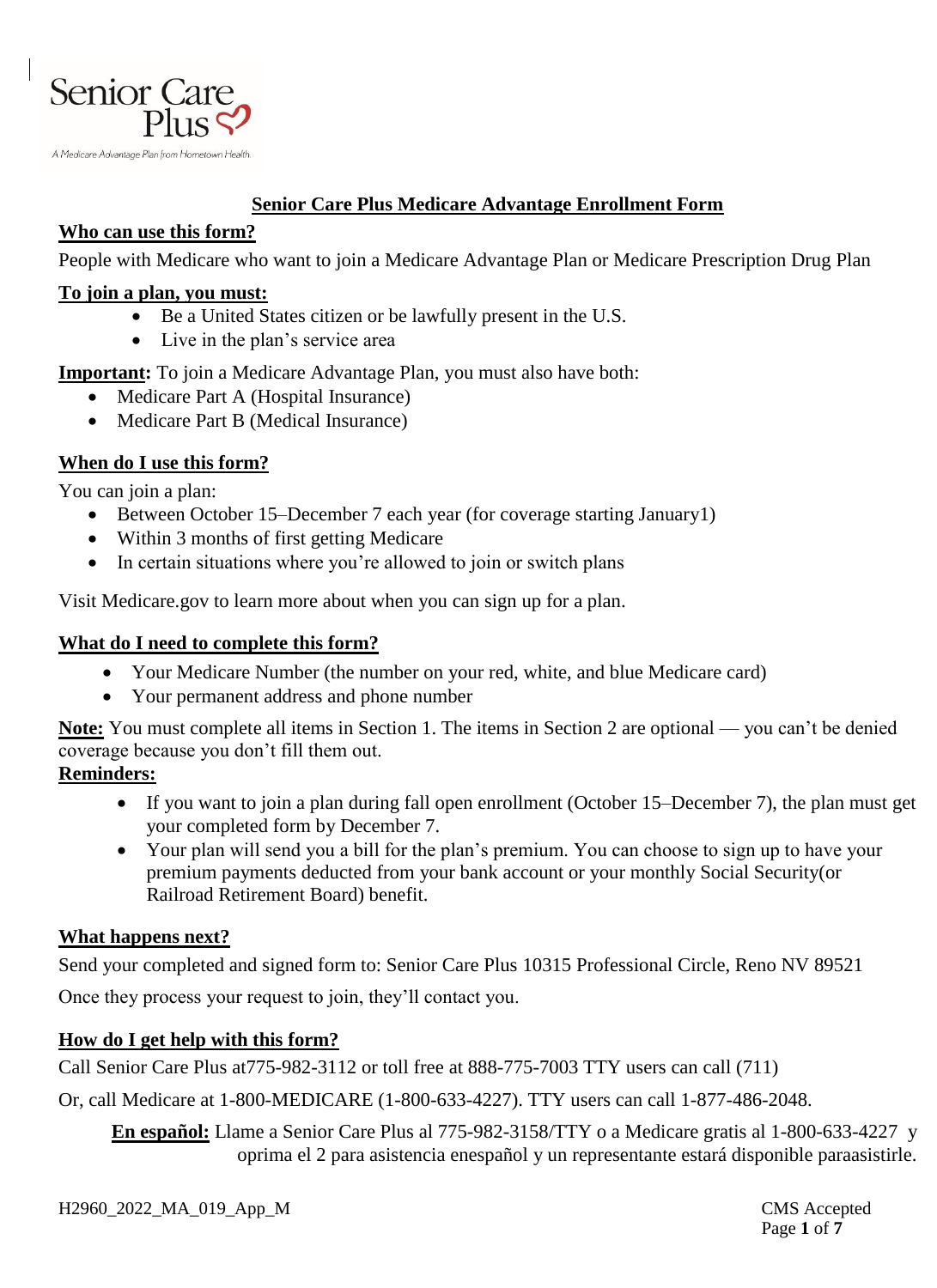

Please contact Senior Care Plus if you need information in another language or format (Braille).

Senior Care Plus complies with applicable Federal civil rights laws and does not discriminate on the basis of race, color, national origin, age, disability, or sex.

| race, color, hanonar origin, age, disability, or sex.<br>To Enroll in Senior Care Plus, Please Provide the Following Information: |                 |                                                                                |                                             |                   |                   |  |
|-----------------------------------------------------------------------------------------------------------------------------------|-----------------|--------------------------------------------------------------------------------|---------------------------------------------|-------------------|-------------------|--|
| Please check which plan you want to enroll in:                                                                                    |                 |                                                                                |                                             |                   |                   |  |
| Medicare Advantage Plan with Prescription Drug Coverage:                                                                          |                 |                                                                                |                                             |                   |                   |  |
| $\Box$ \$0 Complete Plan-019 (HMO)                                                                                                |                 |                                                                                |                                             |                   |                   |  |
| This plan includes comprehensive dental at no additional monthly premium. Please see the 2022 Complete Plan                       |                 |                                                                                |                                             |                   |                   |  |
| Evidence of Coverage for full benefit details.                                                                                    |                 |                                                                                |                                             |                   |                   |  |
| LAST Name:                                                                                                                        | FIRST Name:     |                                                                                | Middle Initial:                             |                   | $Mr.$ Mrs.<br>Ms. |  |
| Birth Date:                                                                                                                       | Sex:            |                                                                                | Home Phone #:                               | Alternate Phone # |                   |  |
| $(\_\_$<br>(M M / D D / Y Y Y)                                                                                                    | $\Box M \Box F$ |                                                                                |                                             |                   |                   |  |
| Permanent Residence Street Address (P.O. Box is not allowed):                                                                     |                 |                                                                                |                                             | Apt $#$ :         |                   |  |
|                                                                                                                                   |                 |                                                                                |                                             |                   |                   |  |
| City:                                                                                                                             | County:         |                                                                                | State:                                      | Zip Code:         |                   |  |
| Mailing Address (only if different from your Permanent Address)                                                                   |                 |                                                                                |                                             |                   |                   |  |
| Address:                                                                                                                          | Apt $\#$ :      |                                                                                | City:                                       | State:            | Zip Code:         |  |
| E-mail Address:                                                                                                                   |                 |                                                                                |                                             |                   |                   |  |
| Optional-Emergency Contact Name:                                                                                                  |                 |                                                                                |                                             |                   |                   |  |
|                                                                                                                                   |                 |                                                                                |                                             |                   |                   |  |
| Phone #:                                                                                                                          |                 |                                                                                | Relationship to You:                        |                   |                   |  |
|                                                                                                                                   |                 |                                                                                |                                             |                   |                   |  |
| Please Provide Your Medicare Insurance Information                                                                                |                 |                                                                                |                                             |                   |                   |  |
| Please take out your Medicare card to complete this<br>section.                                                                   |                 |                                                                                | Name (as it appears on your Medicare card): |                   |                   |  |
| Please fill in these blanks so they match your red, white<br>and blue Medicare card<br>$-OR -$                                    |                 | Medicare Number:                                                               |                                             |                   |                   |  |
|                                                                                                                                   |                 | You must have Medicare Part A and Part B to join<br>a Medicare Advantage plan. |                                             |                   |                   |  |
| Attach a copy of your Medicare card or your letter<br>from Social Security or the Railroad Retirement Board.                      |                 |                                                                                |                                             |                   |                   |  |
|                                                                                                                                   |                 |                                                                                |                                             |                   |                   |  |
|                                                                                                                                   |                 |                                                                                |                                             |                   |                   |  |
|                                                                                                                                   |                 |                                                                                |                                             |                   |                   |  |

# **Paying Your Plan Premium**

**If we determine that you owe a late enrollment penalty (or if you currently have a late enrollment penalty), we need to know how you would prefer to pay it. You can pay by mail, Electronic Funds Transfer (EFT), credit card each month. You can also choose to pay your premium by automatic deduction from your Social Security or Railroad Retirement Board (RRB) benefit check each month.**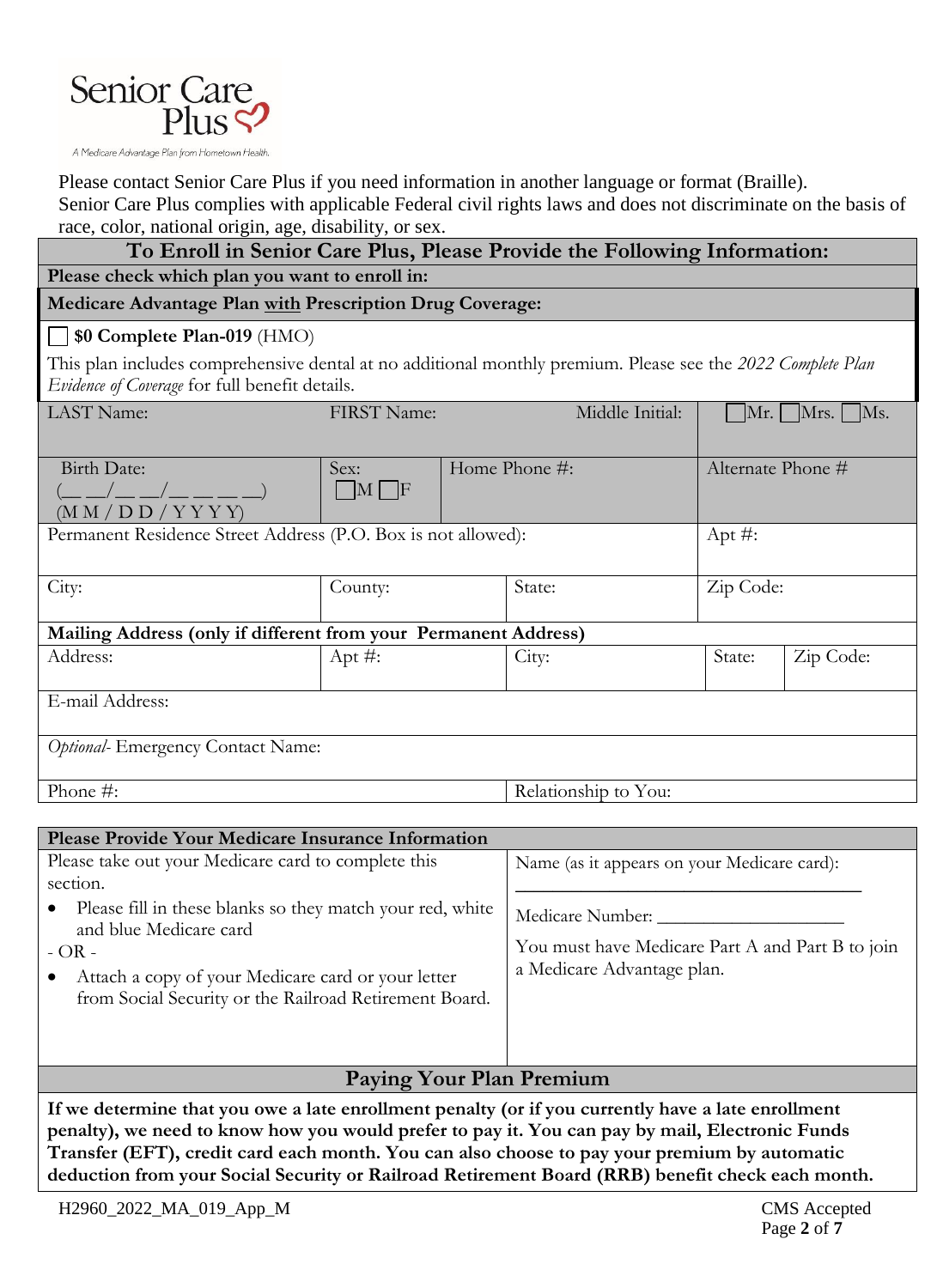**If you are assessed a Part D-Income Related Monthly Adjustment Amount, you will be notified by the Social Security Administration. You will be responsible for paying this extra amount in addition to your plan premium. You will either have the amount withheld from your Social Security benefit check or be billed directly by Medicare or RRB. DO NOT pay Senior Care Plus the Part D-IRMAA.**

People with limited incomes may qualify for Extra Help to pay for their prescription drug costs. If eligible, Medicare could pay for 75% or more of your drug costs including monthly prescription drug premiums, annual deductibles, and co-insurance. Additionally, those who qualify will not be subject to the coverage gap or a late enrollment penalty. Many people are eligible for these savings and don't even know it. For more information about this Extra Help, contact your local Social Security office, or call Social Security at 1-800-772-1213. TTY users should call 1-800-325-0778. You can also apply for Extra Help online at www.socialsecurity.gov/prescriptionhelp.

If you qualify for Extra Help with your Medicare prescription drug coverage costs, Medicare will pay all or part of your plan premium. If Medicare pays only a portion of this premium, we will bill you for the amount that Medicare doesn't cover.

If you don't select a payment option, you will get a payment invoice each month.

| Please select a premium payment option:                                                                                                                                                                                                                                                                                                                                                                                                                                                                                                             |                                                                                                        |  |  |  |  |
|-----------------------------------------------------------------------------------------------------------------------------------------------------------------------------------------------------------------------------------------------------------------------------------------------------------------------------------------------------------------------------------------------------------------------------------------------------------------------------------------------------------------------------------------------------|--------------------------------------------------------------------------------------------------------|--|--|--|--|
| <b>Monthly Invoice</b>                                                                                                                                                                                                                                                                                                                                                                                                                                                                                                                              | <b>One-Time Credit Card-</b> may only be made in a Senior Care Plus office                             |  |  |  |  |
| Re-occurring Credit Card - may only be made in a Senior Care Plus office                                                                                                                                                                                                                                                                                                                                                                                                                                                                            |                                                                                                        |  |  |  |  |
| Electronic Fund Transfer (EFT) from your bank account each month. Please enclose a VOIDED check.                                                                                                                                                                                                                                                                                                                                                                                                                                                    |                                                                                                        |  |  |  |  |
| Account holder name:                                                                                                                                                                                                                                                                                                                                                                                                                                                                                                                                |                                                                                                        |  |  |  |  |
| Bank name:                                                                                                                                                                                                                                                                                                                                                                                                                                                                                                                                          |                                                                                                        |  |  |  |  |
| Bank routing number: _                                                                                                                                                                                                                                                                                                                                                                                                                                                                                                                              | Bank account number                                                                                    |  |  |  |  |
| Account type: Checking<br>Savings                                                                                                                                                                                                                                                                                                                                                                                                                                                                                                                   |                                                                                                        |  |  |  |  |
|                                                                                                                                                                                                                                                                                                                                                                                                                                                                                                                                                     | Automatic deduction from your monthly Social Security or Railroad Retirement Board (RRB) benefit       |  |  |  |  |
| check                                                                                                                                                                                                                                                                                                                                                                                                                                                                                                                                               |                                                                                                        |  |  |  |  |
| I get monthly benefits from: Social Security                                                                                                                                                                                                                                                                                                                                                                                                                                                                                                        | <b>RRB</b>                                                                                             |  |  |  |  |
| (The Social Security/RRB deduction may take two or more months to begin after Social Security or RRB<br>approves the deduction. In most cases, if Social Security or RRB accepts your request for automatic deduction,<br>the first deduction from your Social Security or RRB benefit check will include all premiums due from your<br>enrollment effective date up to the point withholding begins. If Social Security or RRB does not approve your<br>request for automatic deduction, we will send you a paper bill for your monthly premiums.) |                                                                                                        |  |  |  |  |
|                                                                                                                                                                                                                                                                                                                                                                                                                                                                                                                                                     |                                                                                                        |  |  |  |  |
|                                                                                                                                                                                                                                                                                                                                                                                                                                                                                                                                                     | Answering these questions is your choice. You can't be denied coverage because you don't fill them out |  |  |  |  |
| 1. Some individuals may have other drug coverage, including other private insurance, TRICARE, Federal                                                                                                                                                                                                                                                                                                                                                                                                                                               |                                                                                                        |  |  |  |  |
| employee health benefits coverage, VA benefits, or State pharmaceutical assistance programs.                                                                                                                                                                                                                                                                                                                                                                                                                                                        |                                                                                                        |  |  |  |  |
| Will you have other prescription drug coverage in addition to Senior Care Plus? [Yes]<br>$\overline{N}$                                                                                                                                                                                                                                                                                                                                                                                                                                             |                                                                                                        |  |  |  |  |
| If "yes", please list your other coverage and your identification (ID) number(s) for this coverage:<br>Name of other coverage:<br>$\Box$ ID # for this coverage:                                                                                                                                                                                                                                                                                                                                                                                    |                                                                                                        |  |  |  |  |
| Group # for this coverage:                                                                                                                                                                                                                                                                                                                                                                                                                                                                                                                          |                                                                                                        |  |  |  |  |
| 2. Do you work? $Yes$<br>N <sub>o</sub>                                                                                                                                                                                                                                                                                                                                                                                                                                                                                                             | $\sqrt{\text{No}}$<br>Does your spouse work?<br>Yes                                                    |  |  |  |  |
| Please choose the name of a Primary Care Physician (PCP), clinic or health center:                                                                                                                                                                                                                                                                                                                                                                                                                                                                  |                                                                                                        |  |  |  |  |
|                                                                                                                                                                                                                                                                                                                                                                                                                                                                                                                                                     |                                                                                                        |  |  |  |  |
| Select one if you want us to send you information in a language other than English.                                                                                                                                                                                                                                                                                                                                                                                                                                                                 |                                                                                                        |  |  |  |  |
|                                                                                                                                                                                                                                                                                                                                                                                                                                                                                                                                                     |                                                                                                        |  |  |  |  |
| Spanish   Other:                                                                                                                                                                                                                                                                                                                                                                                                                                                                                                                                    | Braille Audio Tape Large Print                                                                         |  |  |  |  |
| H2960_2022_MA_019_App_M                                                                                                                                                                                                                                                                                                                                                                                                                                                                                                                             | <b>CMS</b> Accepted<br>Page 3 of 7                                                                     |  |  |  |  |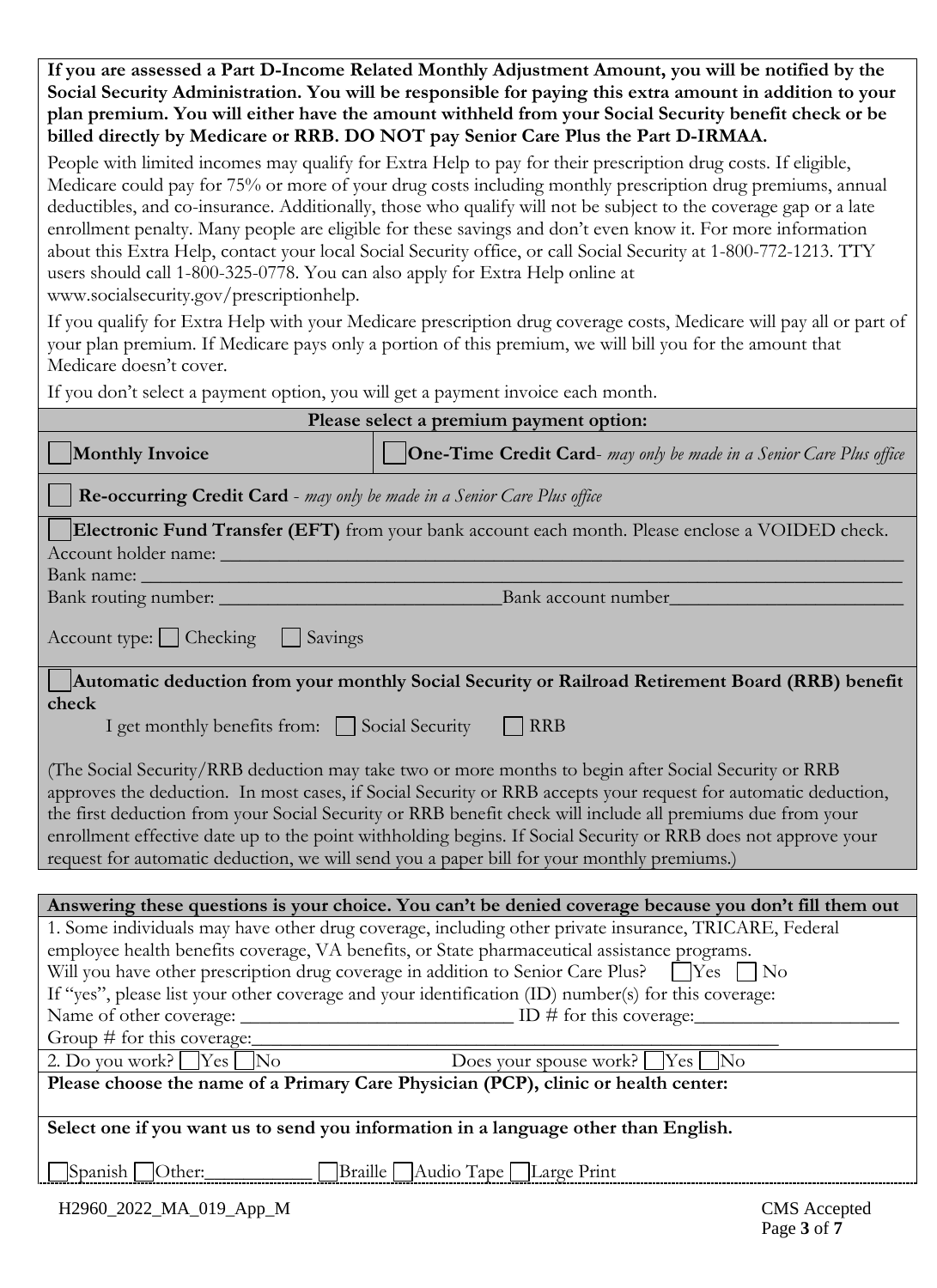Please contact Senior Care Plus at 702-914-0863 or 888-775-7003 if you need information in another format or language than what is listed above. TTY users should call the State Relay at 711. Hours are Monday-Sunday, 7am-8pm (October 1st - March 31st); and Monday-Friday, 7am-8pm (April 1st - Sept 30th). We will be closed on all Federal holidays.

# **Please Read This Important Information**

**If you currently have health coverage from an employer or union, joining Senior Care Plus could affect your employer or union health benefits. You could lose your employer or union health coverage if you join Senior Care Plus.** Read the communications your employer or union sends you. If you have questions, visit their website, or contact the office listed in their communications. If there isn't any information on whom to contact, your benefits administrator or the office that answers questions about your coverage can help.

#### **Please Read and Sign Below**

#### **By completing this enrollment application, I agree to the following:**

Senior Care Plus is a Medicare Advantage plan and has a contract with the Federal government. I will need to keep my Medicare Parts A and B. I can be in only one Medicare Advantage plan at a time, and I understand that my enrollment in this plan will automatically end my enrollment in another Medicare health plan or prescription drug plan. It is my responsibility to inform you of any prescription drug coverage that I have or may get in the future.

Enrollment in this plan is generally for the entire year. Once I enroll, I may leave this plan or make changes only at certain times of the year when an enrollment period is available (Example: October 15 – December 7 of every year), or under certain special circumstances.

Senior Care Plus serves a specific service area. If I move out of the area that Senior Care Plus serves, I need to notify the plan so I can disenroll and find a new plan in my new area. Once I am a member of Senior Care Plus, I have the right to appeal plan decisions about payment or services if I disagree. I will read the Evidence of Coverage document from Senior Care Plus when I get it to know which rules I must follow to get coverage with this Medicare Advantage plan. I understand that people with Medicare aren't usually covered under Medicare while out of the country except for limited coverage near the U.S. border.

I understand that beginning on the date Senior Care Plus coverage begins, I must get all of my health care from Senior Care Plus, except for emergency or urgently needed services or out-of-area dialysis services.

I understand that beginning on the date Senior Care Plus coverage begins, using services in-network can cost less than using services out-of-network, except for emergency or urgently needed services or out-of-area dialysis services. If medically necessary, Senior Care Plus provides refunds for all covered benefits, even if I get services out of network. Services authorized by Senior Care Plus and other services contained in my Senior Care Plus Evidence of Coverage document (also known as a member contract or subscriber agreement) will be covered. Without authorization, **NEITHER MEDICARE NOR Senior Care Plus WILL PAY FOR THE SERVICES.** 

I understand that if I am getting assistance from a sales agent, broker, or other individual employed by or contracted with Senior Care Plus, he/she may be paid based on my enrollment in Senior Care Plus.

**Release of Information:** By joining this Medicare health plan, I acknowledge that Senior Care Plus will release my information to Medicare and other plans as is necessary for treatment, payment and health care operations. I also acknowledge that Senior Care Plus will release my information including my prescription drug event data to Medicare, who may release it for research and other purposes which follow all applicable Federal statutes and regulations. The information on this enrollment form is correct to the best of my knowledge. I understand that if I intentionally provide false information on this form, I will be disenrolled from the plan.

I understand that my signature (or the signature of the person authorized to act on my behalf under the laws of the State where I live) on this application means that I have read and understand the contents of this application. If signed by an authorized individual (as described above), this signature certifies that 1) this person is authorized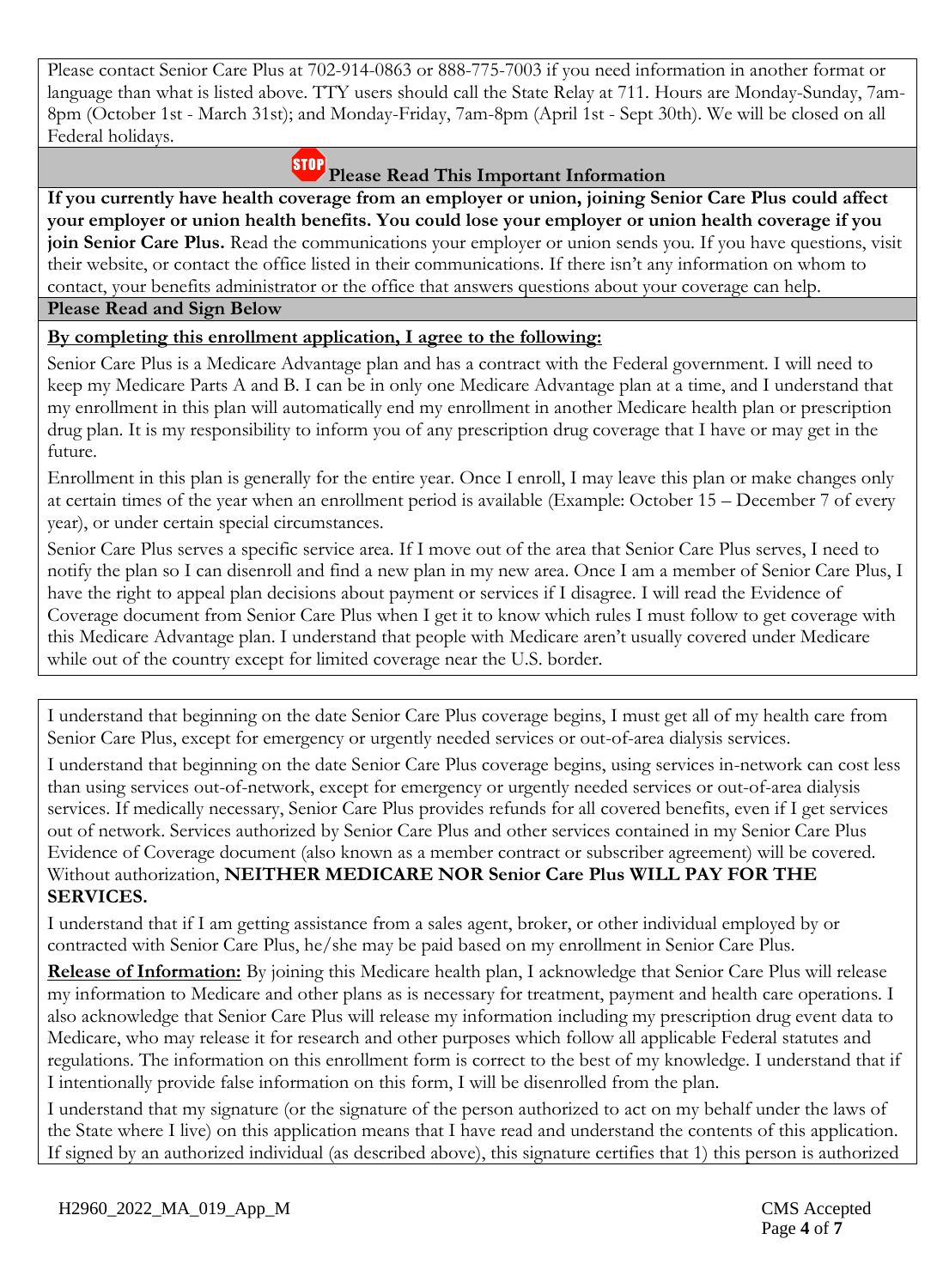| under State law to complete this enrollment and 2) documentation of this authority is available upon request from<br>Medicare.                                                                                                                                  |                               |  |  |  |  |
|-----------------------------------------------------------------------------------------------------------------------------------------------------------------------------------------------------------------------------------------------------------------|-------------------------------|--|--|--|--|
| <b>Applicant Signature:</b>                                                                                                                                                                                                                                     | Today's Date:                 |  |  |  |  |
| If you are the authorized representative, you must sign above and provide the following information:<br>Name: Name:                                                                                                                                             |                               |  |  |  |  |
|                                                                                                                                                                                                                                                                 |                               |  |  |  |  |
| Phone Number:                                                                                                                                                                                                                                                   | Relationship to Enrollee:     |  |  |  |  |
| State Law requires proof of Legal Guardian, Durable Power of Attorney for Health Care decisions (DPAHC) or written Advance<br>Directive. Please attach copy of documents. If someone other than yourself helped you complete this form, he/she must sign above. |                               |  |  |  |  |
| <b>BROKER / OFFICE USE ONLY:</b>                                                                                                                                                                                                                                |                               |  |  |  |  |
| Name Sale                                                                                                                                                                                                                                                       |                               |  |  |  |  |
| Sales Rep Signature:                                                                                                                                                                                                                                            |                               |  |  |  |  |
|                                                                                                                                                                                                                                                                 |                               |  |  |  |  |
|                                                                                                                                                                                                                                                                 |                               |  |  |  |  |
| $\text{NPN:}\underline{\hspace{2cm}}$                                                                                                                                                                                                                           |                               |  |  |  |  |
|                                                                                                                                                                                                                                                                 |                               |  |  |  |  |
|                                                                                                                                                                                                                                                                 |                               |  |  |  |  |
| <b>SCP</b> Assigned MBR<br>#: Contract:                                                                                                                                                                                                                         |                               |  |  |  |  |
| Election Period: A-AEP E-IEP/ICEP O-OEPI U-SEP W-SEP S-SEP                                                                                                                                                                                                      |                               |  |  |  |  |
| PBP: Welcome Call: W E Special                                                                                                                                                                                                                                  |                               |  |  |  |  |
| Services: Notes: 2008                                                                                                                                                                                                                                           |                               |  |  |  |  |
| TrOOPBal:                                                                                                                                                                                                                                                       | Not Eligible DST Marx COB POA |  |  |  |  |
|                                                                                                                                                                                                                                                                 |                               |  |  |  |  |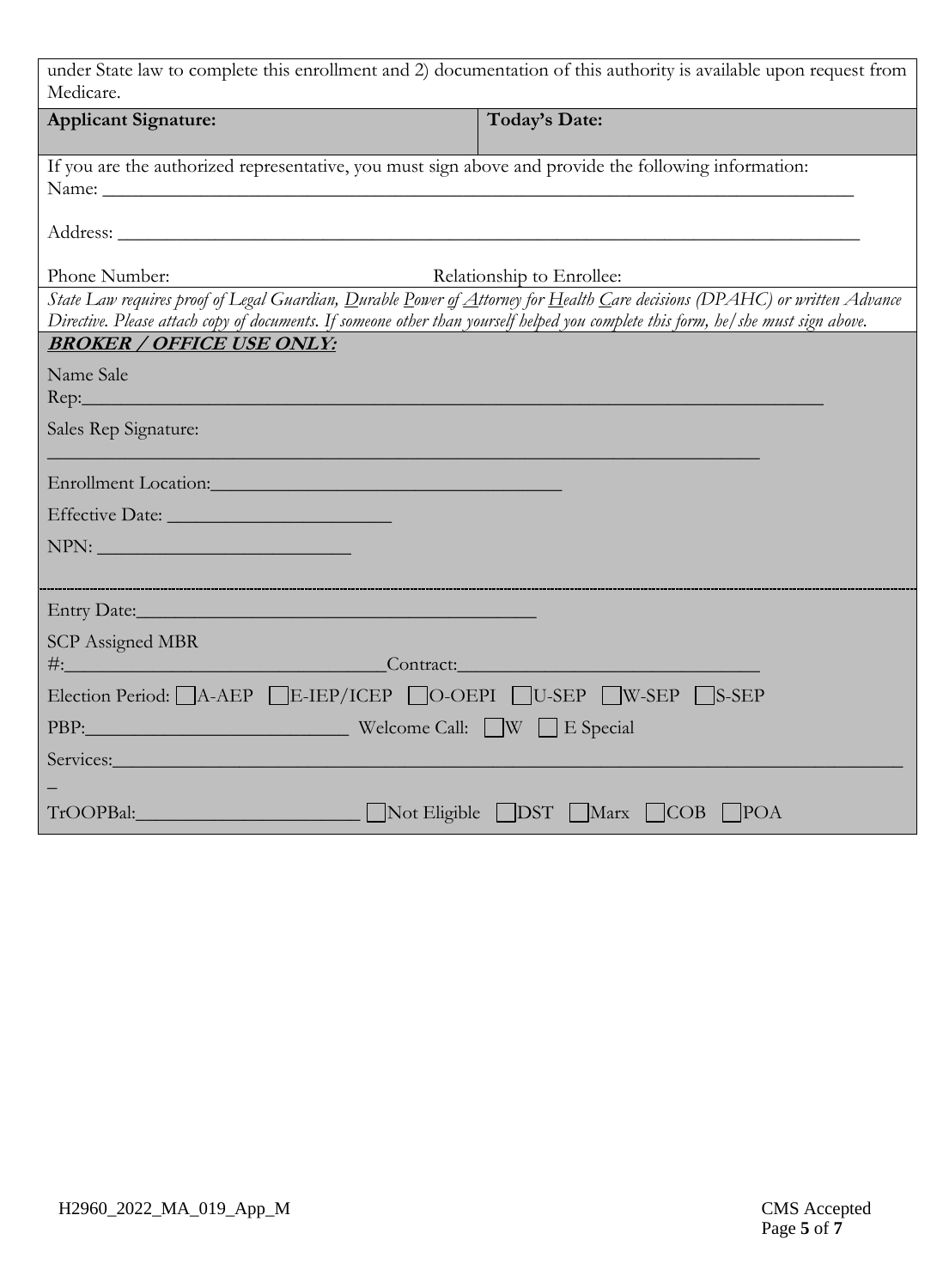Please read the following statements carefully and check the box if the statement applies to you. By checking any of the following boxes, you are certifying that, to the best of your knowledge, you are eligible for an Enrollment Period. If we later determine that this information is incorrect, you may be disenrolled.

- $\Box$  I am new to Medicare.
- $\Box$  I am enrolled in a Medicare Advantage plan and want to make a change during the Medicare Advantage Open Enrollment Period (MA OEP).
- $\Box$  I recently moved outside of the service area for my current plan or I recently moved and this plan is a new option for me. I moved on (insert date)

.

- $\Box$  I recently was released from incarceration. I was released on (insert date)
- $\Box$  I recently returned to the United States after living permanently outside of the U.S. I returned to the U.S. on (insert date) .
- $\Box$  I recently obtained lawful presence status in the United States. I got this status on (insert date).
- $\Box$  I recently had a change in my Medicaid (newly got Medicaid, had a change in level of Medicaid assistance, or lost Medicaid) on (insert date) .
- $\Box$  I recently had a change in my Extra Help paying for Medicare prescription drug coverage (newly got Extra Help, had a change in the level of Extra Help, or lost Extra Help) on (insert date) .
- $\Box$  I have both Medicare and Medicaid (or my state helps pay for my Medicare premiums) or I get Extra Help paying for my Medicare prescription drug coverage, but I haven't had a change.
- $\Box$  I am moving into, live in, or recently moved out of a Long-Term Care Facility (for example, a nursing home or long term care facility). I moved/will move into/out of the facility on (insert date)

 $\Box$  I recently left a PACE program on (insert date)  $\Box$ 

 $\Box$  I recently involuntarily lost my creditable prescription drug coverage (coverage as good as Medicare's). I lost my drug coverage on (insert date) .

\_ .

- $\Box$  I am leaving employer or union coverage on (insert date).
- $\Box$  I belong to a pharmacy assistance program provided by my state.
- $\Box$  My plan is ending its contract with Medicare, or Medicare is ending its contract with my plan.
- $\Box$  I was enrolled in a plan by Medicare (or my state) and I want to choose a different plan. My enrollment in that plan started on (insert date) **...** [*no*]